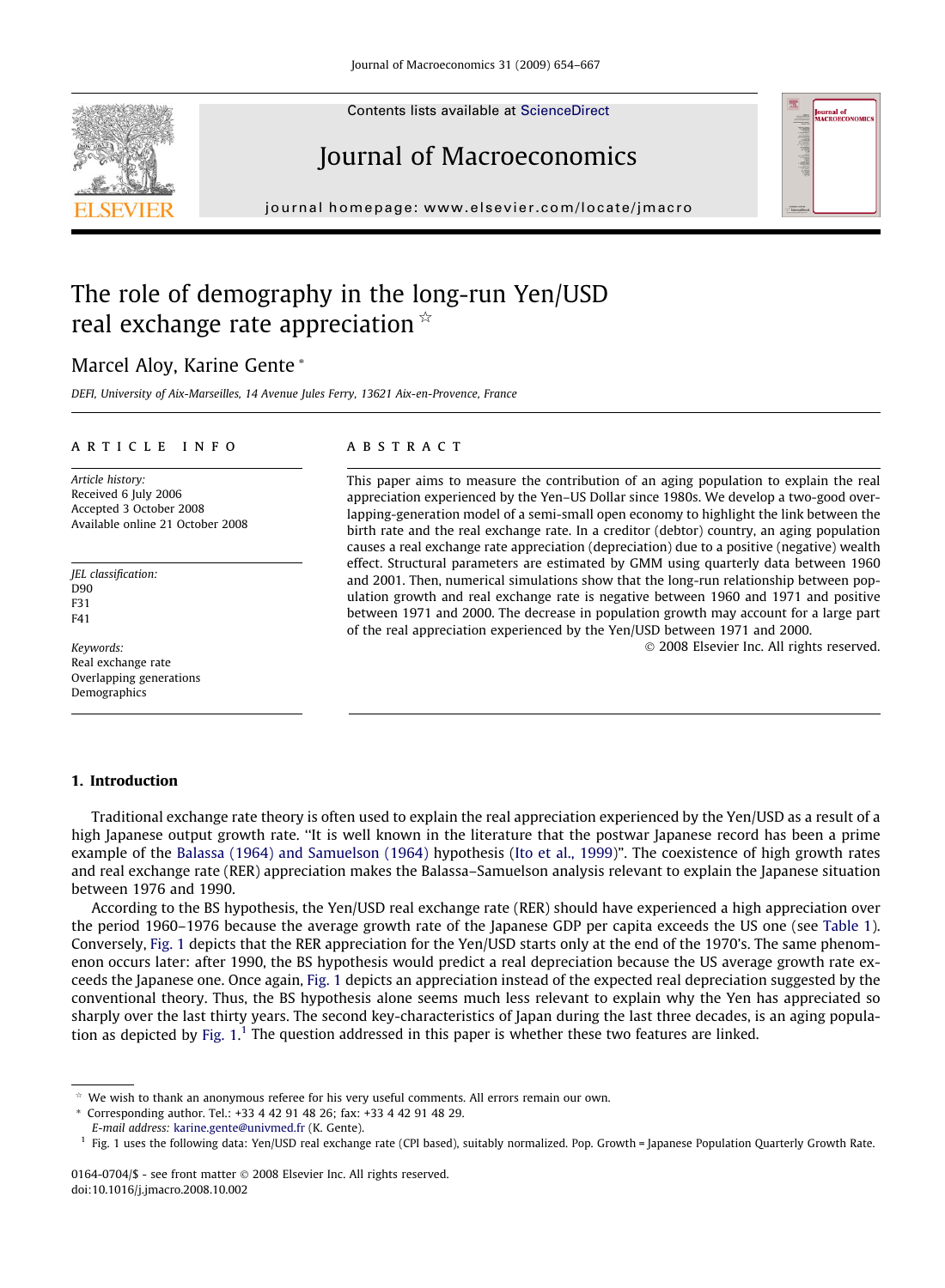#### <span id="page-1-0"></span>Table 1

Average growth rate of GDP per capita (in %).

| Periods                | <b>United States</b> | Japan |
|------------------------|----------------------|-------|
| Whole sample 1960–2001 | 1.78                 | 3.55  |
| Sub-periods            |                      |       |
| 1960-1976              | 2.53                 | 6.31  |
| 1976-1990              | 1.48                 | 3.15  |
| 1990-2001              | 1.12                 | 0.29  |



Fig. 1. RER and population growth.



Fig. 2. Observed and estimated RER.

Such a long-run appreciation (which starts during the 1970's) is not frequently observed. The RER does not exhibit a mean reverting process such as the one predicted by PPP. Similarly, the RER still appreciates despite the economic slowdown after 1990, contrasting with what the BS hypothesis predicts. The aim of this paper is to investigate whether the fall in the rate of population growth could explain the departure of the RER from its BS level. The evidence suggests that population can explain at least partly the behavior of the RER. Fig. 2 compares the observed RER, the theoretical BS level and the ''improved BS" level $<sup>2</sup>$  of the RER.</sup>

 $<sup>2</sup>$  The BS level of the RER is the one predicted by the ratio of Japanese and US per capita GDP (in logs). As shown in [Table 2](#page--1-0), there is no cointegrating</sup> relationship between the two series. The ''improved BS level" of the RER is the one predicted by relative per capita GDP (in logs) plus differential in rates of population growth between Japan and US. Coefficients of the long-run relationship are those estimated using the Johansen ML method.